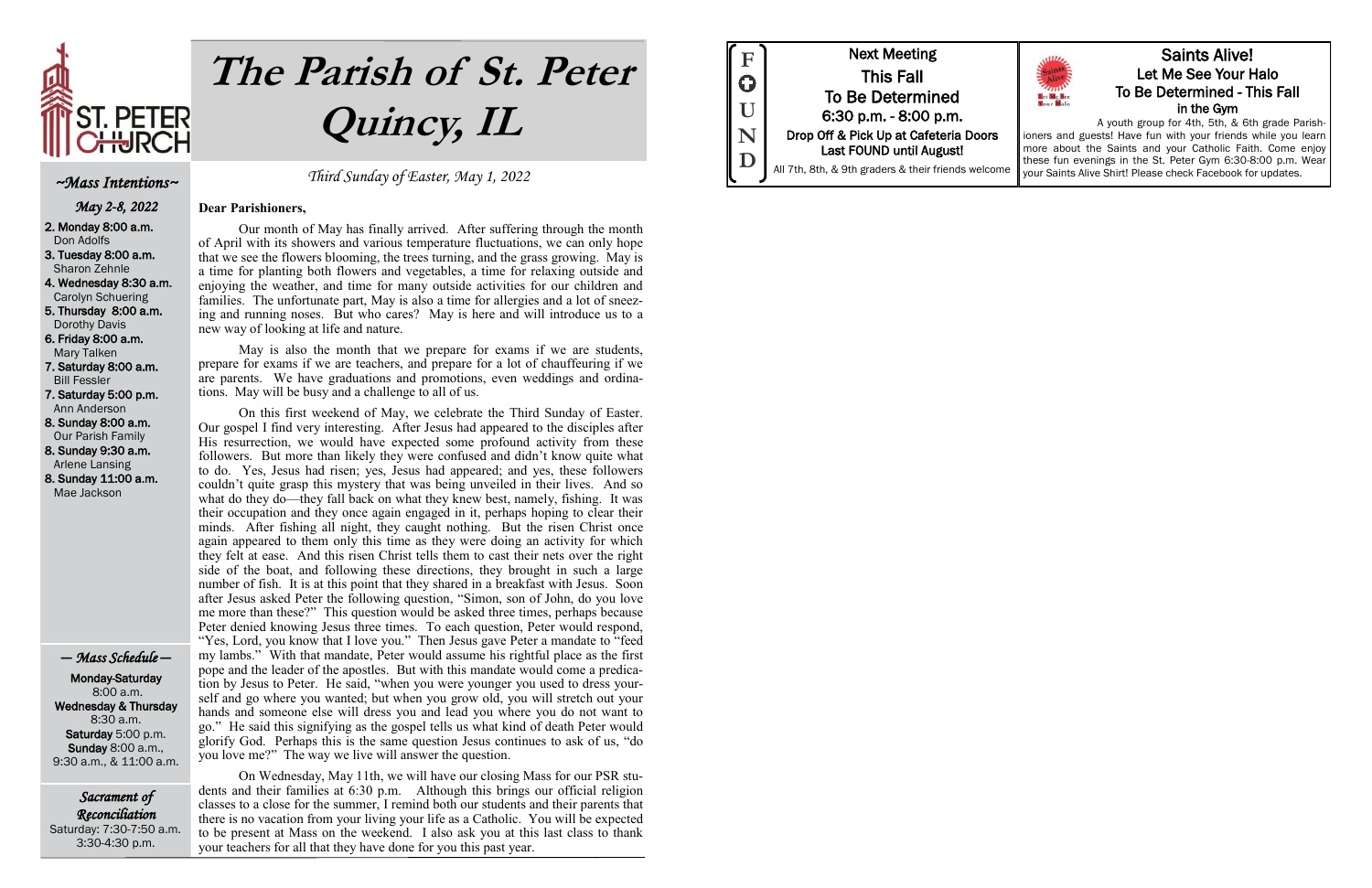### Week of May 1, 2022 A Message from Mrs. Cindy Venvertloh

## **The School of St. Peter**

School of St. Peter 2500 Maine Street Quincy, IL 62301 Phone: 217-223-1120 Website: www.stpeterschool.com Email: c.venvertloh@cospq.org

Monday, May 2: Happy Birthday Fr. Leo! 7th gr. Field trip to Villa Katherine & Woodland Cemetery.



*"St. Peter School provides a quality education built on Catholic values and teachings."*

#### WHAT IS HAPPENING THIS WEEK?

Tuesday, May 3: 4th gr. Field trip to John Wood Mansion; 7th gr. Field trip to Quincy Regional Airport.

Wednesday, May 4: 8:30 a.m. Children's Mass for ALL grades; 7th gr field trip to Mercantile Bank.

Thursday, May 5: PMO Band/Choir Spring Concert; 7th gr. Field trip – Mark Twain Cave, Dr. Eells House.

Friday, May 6: Spirit Day; PMO Band Tour.

Job Openings for 2022-2023 School Year

Daycare Coordinator

#### Adoration Chapel Help Needed

 We are looking to add additional hours at the Adoration Chapel at St Peters, and we need your help. The following hours are available. Please check your schedule, think about it, pray about it, and call Mary at 217-653-3127 or Gina at 217-257-9966 to take an hour or with any questions. Schedules are flexible so if you cannot do every week maybe you can do every other week with a friend alternating with you. Saturday-- 11 am to noon, 2 pm to 3 pm, 6 pm to 7 pm (2nd week of the month), 7 pm to 8 pm, 8 pm to 9 pm, 9 pm to 10 pm, 10 pm to 11 pm, 11 pm to midnight. Thank you for your consideration. Mary and Gina

#### St. Francis Principal Position Open

 St. Francis Solanus Parish is seeking a Principal for our Elementary School Applications are being accepted for the position of Principal at St. Francis Solanus Catholic School. We are a Pre-K to 8th grade school with 240 students. The applicant must be a practicing Catholic with strong leadership qualities, excellent communication skills, academic vision and knowledge of current educational methods. Teaching experience is required. Administrative experience is preferred. Candidates must have a Master's degree in Administration and an Illinois or Missouri Certification. Send Resume and Cover Letter to: Rev. Steven Arisman, St. Francis Solanus Parish, 1721 College Ave., Quincy, IL 62301.

#### Blessed Sacrament Principal Position Open

 Applications are being accepted for the position of principal for Blessed Sacrament Catholic School in Quincy, IL for the 2022-2023 school year. This is a preschool-8th grade school with 220 students. Applicant must be a practicing Catholic with leadership qualities that connect with a thriving parish spirit of stewardship. Candidate must have teaching experience. Administrative experience preferred. Send resume & cover letter to: Fr. Tom Meyer, tmeyer@dio.org.

#### Heart Check for Tim

 April 13th, 2017 Timothy Haley, age 26, died from an unknown heart issue while playing cards with friends. It was identified as a Fatal Ventricular Arrhythmia due to Cardimegaly with hypertrophy.

 His family and friends are hosting a benefit "Heart check for Tim" on Saturday, May 14th from 10 am-8pm at the K of C grounds. This event will honor Timothy with a Wiffle ball tournament, motorcycle Poker Run, silent auction, basket raffle, food and cash bar. This event is to raise awareness for unknown heart conditions and provide free on-site heart screenings for high school students by QMG. Our goal is to help prevent one family from going through the pain of losing a loved one as we have.

Wednesday: Grilled chicken sandwich, romaine/lettuce/ spinach salad, French fries, fruit.

 Part of the proceeds raised will go to the Tim Haley Fund with the Quincy Medical Group Foundation. It will help families who have children diagnosed with heart conditions who need medical care outside of our local community, for the expenses that come with travel.

 The other part of the proceeds will go to the Timothy L Haley Scholarship Fund at QND. The Scholarship is given to a Senior or Seniors that play sports during their 4 years at QND with the highest GPA. We hope to see you Saturday, May 14th.

 Any questions about the benefit please contact Matt Witte 217-257-9636.

Once again our  $8<sup>th</sup>$  grade class will be traveling to Washington, D.C. This is a once in a lifetime educational experience they will remember for many years. The knowledge they gain on this very fast paced trip is unbelievable! A huge thank you to Mrs. Martin, Mr. Vander-Bor, and Mr. Dave Cawthon for working with the 8<sup>th</sup> grade and organizing the details of the trip. Mrs. Martin has been going on this trip with her students for 12 years. Dave Cawthon took over the planning of the trip in 2004 upon Fr. Bauer's retirement from St. Peter. This has been an amazing educational tradition from year to year for our 8th grade students.

#### 8:00AM Mass on Saturday, May 7th

 Because of the Dogwood Parade on Saturday, May 7th, you will need to enter and leave through the park road for the morning 8:00 a.m. Mass.

#### **Social Concerns Collection**

 Social Concerns is collecting hamburger helper, pasta and pasta sauce with meat, canned fruit and cereal this weekend, April 30-May 1 for the 1st Sunday collection for the Ladies of Charity. Containers will be located in the Narthex. Thank you in advance!

#### Totus Tuus is Back!!

 St. Peter and St. Francis will be sponsoring Totus Tuus (Catholic Kids Camp) this summer. It will be held at St. Peter this year. Save the date for students going into  $7<sup>th</sup>$  –  $12<sup>th</sup>$  grade on Sunday, July 24th – Thursday, July 28th (evenings) and students going into  $1^{st}$  – 6<sup>th</sup> grade on Monday, July 25<sup>th</sup> – Friday, July 29th (daytime).

#### PSR Teachers & Substitutes Needed for Next Year

֬֕֜֡

 Let us thank all those who teach........Educating is an act of Love; it is like giving life....

 Our PSR (Parish School of Religion) Group is looking for teachers and substitutes for the 2022-2023 school year. If you are interested or want more details please contact Gina Wolf, PSR Coordinator at 217-257-9966 or at g.wolf@cospq.org. Thank you for your consideration.

#### Everybody Wins Mega Raffle Update

 The "Everybody Wins" Mega Raffle has under 1,000 tickets left. It is not unusual for us to receive 500 tickets a day leading up to the Friday, April 29, deadline. Please get your ticket(s) turned in NOW to be included in the \$25,000 Super-Early Bird Drawing. Please note, the raffle is officially sold out once all 4,000 tickets are sold, which could be before the 4pm SEB Friday deadline.

#### Reporting Allegations of Child Sexual Abuse

 To report allegations of sexual abuse of a minor by clergy or other church personnel -- even if it is in the past -- individuals are encouraged to call the Diocese's Child Abuse Reporting and Investigation number at (217) 321-1155. Individuals may also contact Illinois Department of Children and Family Services Child Abuse Hotline at 1.800.25.ABUSE.

| Please keep the following in your prayers:<br>~Kristopher Schreacke<br>~Lilli Foster | ~Elias Erd<br>~lan Mehaffy | Prayer<br><b>Requesta</b> |  |
|--------------------------------------------------------------------------------------|----------------------------|---------------------------|--|
| ~Hunter Hildebrand                                                                   | ~Isabella Benner           | ~Jack Terford             |  |
| ~Natalie Meyer                                                                       | ~Theresa Althoff           | ~Steve Hull               |  |
| ~Rose Hockgraver                                                                     | ~Bonnie Haubrich           | ~Mike Creek               |  |
| ~Alden & Joyce Shipp                                                                 | ~Norma Johnson             | ~Ted Kemner               |  |
| ~Judie Mehaffy                                                                       | ~Jim Steinkamp             | ~Amy Seibert              |  |
| ~Priscilla & Bill Morrison                                                           | ~Julie Eftink              | ~Jo Buckley               |  |
| ~Kathy Schuckman                                                                     | ~John & Barb Meyer         | ~Billy Smith              |  |
| ~Ken & Barb Wolf                                                                     | ~Joan Wilson               | $~\sim$ Anonymous         |  |
| ~Evelyn Garrett                                                                      | ~JoAnn Schaefer            |                           |  |
| To have a name added to this list, please call the Parish Office                     |                            |                           |  |
| at 222-3155 or email church@cospq.org.                                               |                            |                           |  |

#### MENU

Monday: Breaded tenderloin on bun, baked chips, fresh veggies, fruit.

Tuesday: Toasted ravioli, marinara, vegetable, fruit.

Thursday: Beef nachos, shredded lettuce/cheese/ salsa/sour cream, corn, fruit. Friday: Sausage pizza, green beans, yogurt, fruit.



1

sing praises with the Angels in Heaven forever.

FIFTH GRADE BEGAN THEIR FOOD CHAIN AND WEB UNITS



 Students in grade 5 will be observing their Anoles (green chameleons) and crickets as they learn first hand about the food chain. This is such an exciting time during their science unit!

#### 8th GRADE LEAVE FOR THEIR DC TRIP!

 The students are very prepared in understanding what they are going to see, what they need to look for in the venues they visit, and the historical content and religious history of what they are touring.

 We thank the parents who have agreed to be chaperones. We also extend a very special thank you to Dave Cawthon for all of the planning that goes into this trip. Mr. Cawthon will start planning for next year's trip the week after he is home from this trip!

 The students and chaperones will depart at 1:00 p.m. today (Sunday). Please keep them in your prayers.